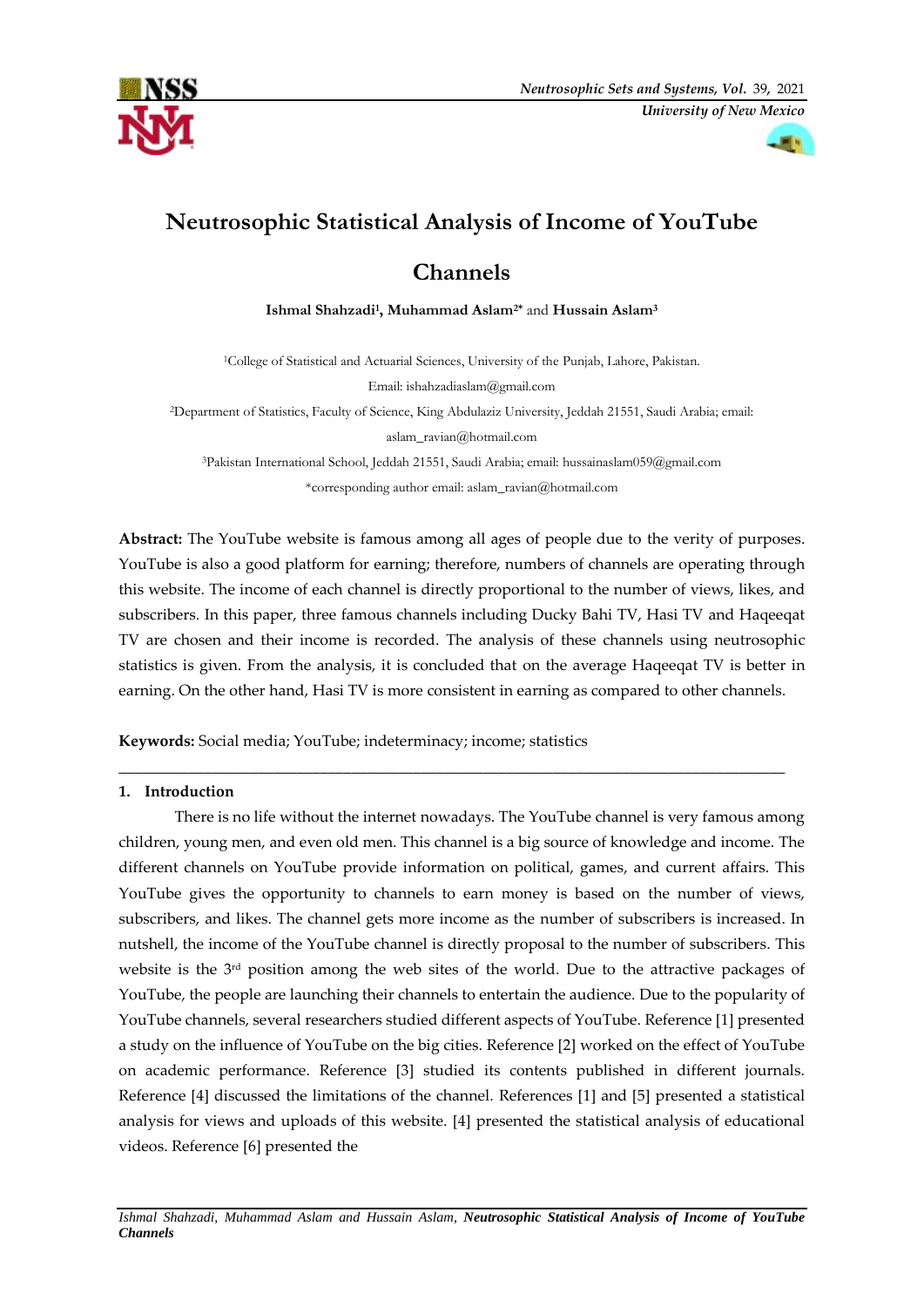analysis of childhood behavior. Reference [\[7\]](#page-4-6) studied the effect of advertisements on the purchases. The existing literature assumes that the observations in the data obtained from YouTube should be determined, exact, and precise. In practice, the social media data is not always determined but in intervals. For example, the estimated income of each YouTube channel is in interval rather than the exact number. In such cases, the analysis is done using the fuzzy-based approach. References [\[8\]](#page-4-7) and [\[9\]](#page-4-8) presented the analysis techniques for the fuzzy data. References [\[10\]](#page-5-0), [\[11\]](#page-5-1) and [\[12\]](#page-5-2) developed the statistical test for fuzzy data. More details about the fuzzy-based analysis can be seen in [\[13\]](#page-5-3), [\[14\]](#page-5-4) and [\[15\]](#page-5-5).

[\[16\]](#page-5-6) introduced the neutrosophic logic to deals with the measure of intermediacy. The neutrosophic logic is more efficient than the fuzzy logic, see [\[17\]](#page-5-7). The various applications of this logic can be viewed in [\[18\]](#page-5-8), [\[19\]](#page-5-9), [\[20\]](#page-5-10), [\[21\]](#page-5-11) and [\[22\]](#page-5-12). To deal with the neutrosophic data or data in the interval [\[23\]](#page-5-13) introduced the neutrosophic statistics (NS). The NS is more efficient than classical statistics (CS). References [\[24\]](#page-5-14) and [\[25\]](#page-5-15) presented the methods to analyze the neutrosophic data. [\[26\]](#page-5-16) and [\[27\]](#page-5-17) proposed a test using NS.

According to [\[23\]](#page-5-13), [\[28\]](#page-5-18) and [\[29\]](#page-5-19) (Smarandache 2014, 2016-2019), "while the Classical Statistics deals with *determinate data* and *determinate inference methods* only, Neutrosophic Statistics deals with *indeterminate data* and *indeterminate inference methods*, i.e. data that has any kind of indeterminacy (unclear, vague, partially unknown, contradictory, incomplete, etc.), and inference methods that degrees of indeterminacy as well (for example, instead of crisp arguments and values for the probability distributions, algorithms, functions etc. one may have inexact or ambiguous arguments and values). Neutrosophic Statistics was founded by Smarandache in 1998 and developed in 2014. The Neutrosophic Statistics is also a generalization of Interval Statistics, because of, among others, while Interval Statistics is based on Interval Analysis, Neutrosophic Statistics is based on Set Analysis (meaning all kind of sets, not only intervals). Neutrosophic Statistics is more elastic than Classical Statistics. If all data and inference methods are determinate, then Neutrosophic Statistics coincides with Classical Statistics. But, since in our world we have more indeterminate data than determinate data, therefore more neutrosophic statistical procedures are needed than classical ones."

The NS provides information about the measure of indeterminacy when the data is obtained under uncertainty. By exploring the literature, the NS was not applied to analyze the income of YouTube channels. In this paper, we will select three famous YouTube channels including Ducky Bahi TV, Hasi TV, and Haqeeqat TV. We will record the income of these channels and present the analysis using the idea of NS. From the analysis, it can be expected that the proposed NS analysis will be more informative than the analysis based CS.

#### **2. Method**

Suppose that  $X_N = X_L + X_U I_N$ ;  $I_N \in [I_L, I_U]$  be a neutrosophic random variable which represents the income of YouTube channels, where  $X_L$  is the lower-income and  $X_U I_N$  is the upper-income level and  $I_N \epsilon [I_L, I_U]$  be the indeterminacy interval. By following [\[24\]](#page-5-14), the neutrosophic average  $\bar{X}_N \epsilon [\bar{X}_L, \bar{X}_U]$  income can be calculated as  $\bar{X}_N = \bar{X}_L + \bar{X}_U I_N; I_N \epsilon[I_L, I_U]$  $\left(1\right)$ 

*Ishmal Shahzadi, Muhammad Aslam and Hussain Aslam, Neutrosophic Statistical Analysis of Income of YouTube Channels*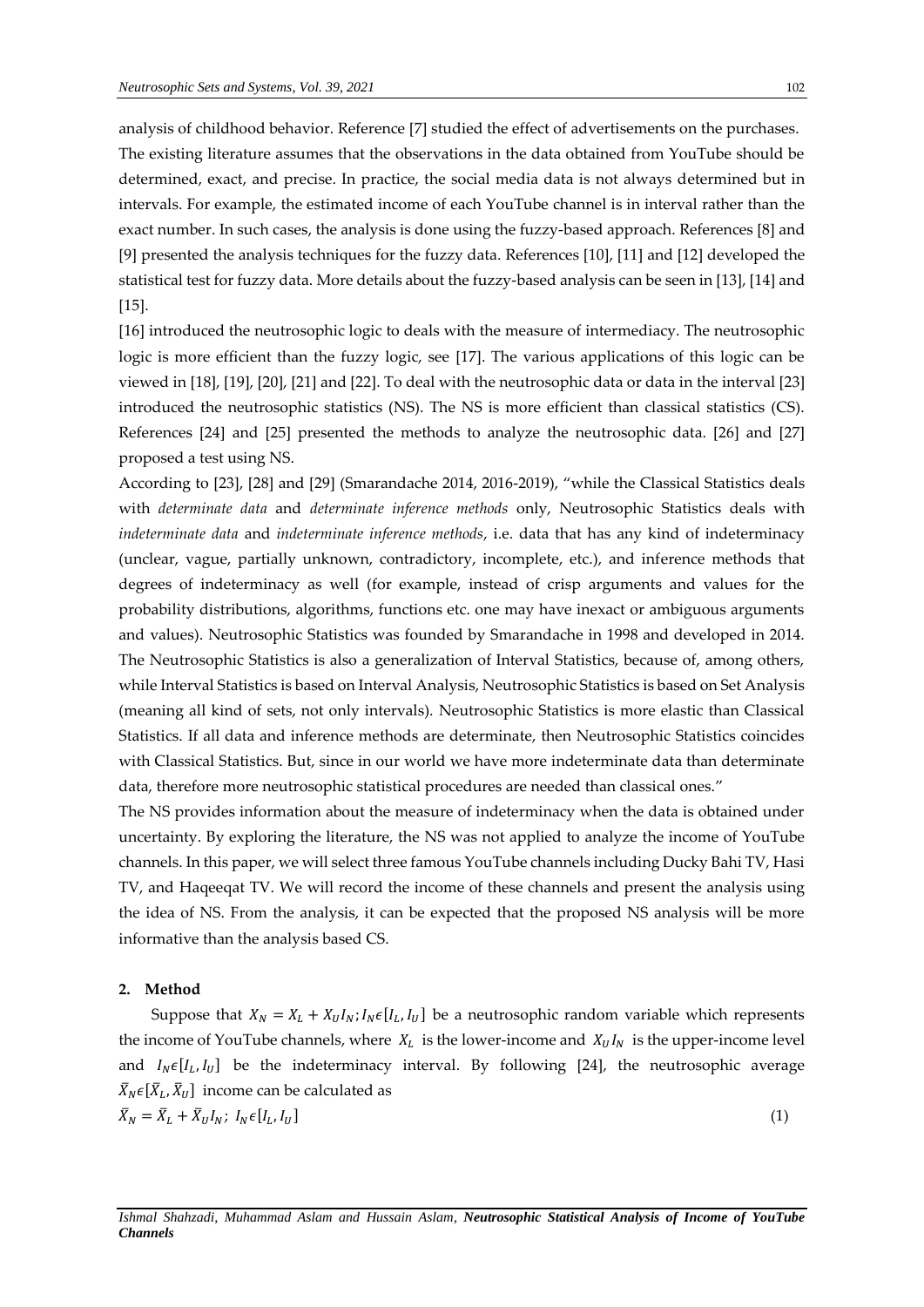where  $\bar{X}_L = \frac{1}{n}$  $\frac{1}{n_N} \sum_{i=1}^{n_N} X_{iL}, \ \ \bar{X}_U = \frac{1}{n_l}$  $\frac{1}{n_N} \sum_{i=1}^{n_N} X_{iU}$  and  $n_N \epsilon [n_L, n_U]$  be a neutrosophic random sample. The

neutrosophic sum of square (NSS) can be computed as follows

$$
\sum_{i=1}^{n_N} (X_i - \bar{X}_{iN})^2 = \sum_{i=1}^{n_N} \begin{bmatrix} \min\left( \frac{(a_i + b_i I_L)(\bar{a} + \bar{b} I_L), (a_i + b_i I_L)(\bar{a} + \bar{b} I_U)}{(a_i + b_i I_U)(\bar{a} + \bar{b} I_L), (a_i + b_i I_U)(\bar{a} + \bar{b} I_U)} \right) \\ \max\left( \frac{(a_i + b_i I_L)(\bar{a} + \bar{b} I_L), (a_i + b_i I_L)(\bar{a} + \bar{b} I_U)}{(a_i + b_i I_U)(\bar{a} + \bar{b} I_L), (a_i + b_i I_U)(\bar{a} + \bar{b} I_U)} \right) \end{bmatrix}, I \in [I_L, I_U]
$$
\n(2)

where  $a_i = X_L$  and  $b_i = X_U$ . The neutrosophic sample variance can be computed by

$$
S_N^2 = \frac{\sum_{i=1}^{n_N} (x_i - \bar{x}_{iN})^2}{n_N}; S_N^2 \epsilon [S_L^2, S_U^2]
$$
\n(3)

The neutrosophic coefficient of variation (NCV) measures the consistency of the YouTube channels. The smaller value of NCV means, the performance of the YouTube channel is more consistent than the other channels. The NCV can be computed by

$$
CV_N = \frac{\sqrt{s_N^2}}{\bar{x}_N} \times 100; \ CV_N \epsilon [CV_L, CV_U]
$$
\n
$$
(4)
$$

### **3. Data Collection**

As we know, thousands of channels are operating through YouTube websites that can be selected to study various aspects. Here, we will select only the three famous channels including Ducky Bahi TV, Hasi TV, and Haqeeqat TV. The available latest data about the estimated income of two weeks is selected to discuss the analysis under Neutrosophy. The same approach can be applied for any number of days and channels. It can be noted that the estimated income of these channels has the lower limit and upper limit. The income data is expressed in intervals rather than the exact income value. For example, on the date 29-6-2020, the estimated income for Haqeeqat TV is 25\$ to 406\$. The income data of these channels are shown in Table 1.

| Date       | Ducky Bahi TV | Hasi TV   | Haqeeqat TV |
|------------|---------------|-----------|-------------|
| 2020-06-16 | [102, 1600]   | [28, 452] | [348, 5600] |
| 2020-06-17 | [86,1400]     | [32, 505] | [407, 6500] |
| 2020-06-18 | [83, 1300]    | [30, 477] | [414,6600]  |
| 2020-06-19 | [75, 1200]    | [25, 392] | [419,6700]  |
| 2020-06-20 | [65, 1000]    | [35, 567] | [395, 6300] |
| 2020-06-21 | [63, 1000]    | [36, 571] | [367,5900]  |
| 2020-06-22 | [66, 1100]    | [43, 692] | [362,5800]  |
| 2020-06-23 | [61, 972]     | [46, 730] | [357, 5700] |
| 2020-06-24 | [57, 917]     | [48, 774] | [337,5400]  |
| 2020-06-25 | [56, 893]     | [41,661]  | [347,5600]  |
| 2020-06-26 | [58, 928]     | [40, 643] | [386, 6200] |
| 2020-06-27 | [57,905]      | [43, 685] | [380,6100]  |
| 2020-06-28 | [209, 3300]   | [44,705]  | [371, 5900] |

Table 1: The income of three channels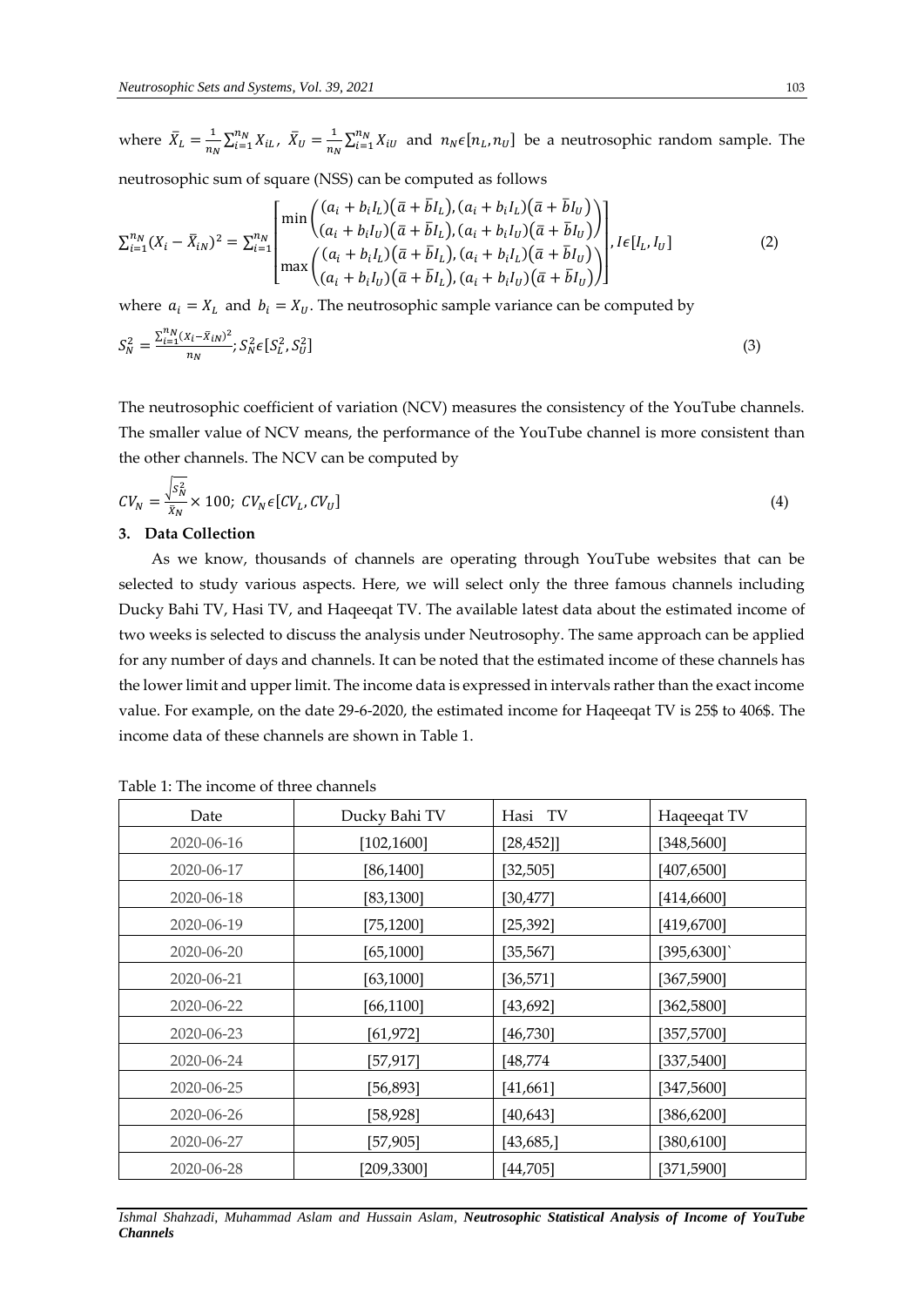| $\cap$<br>J6-1<br>--<br>$\sim$<br>$-\circ$ | $200^{\circ}$<br>7H<br>1 1 V | $F \cap F$<br>$-1$<br>.hhh | $\lambda$ $\sim$ $\sim$ $\sim$<br>.406<br>. |
|--------------------------------------------|------------------------------|----------------------------|---------------------------------------------|
|--------------------------------------------|------------------------------|----------------------------|---------------------------------------------|

We note that the estimated income of the channel is expressed in the interval. For the interval data, the application of classical statistics is not suitable and informative. The use of classical statistics does not give us information about the measure of indeterminacy associated with these income intervals. Therefore, according to the nature of the income data of these channels, the analysis under neutrosophic statistics can be effective, suitable, and informative.

### **4. Neutrosophic Statistical Analysis**

In this section, the application of neutrosophic statistics is given using the income data of three channels is given in Table 1. To see that which channel is better on the average in income, the values of neutrosophic averages  $\bar{X}_N \epsilon[\bar{X}_L, \bar{X}_U]$  are computed and presented in Table 2. To study the variation in income, the values of neutrosophic standard deviation  $S_N \epsilon [S_L, S_U]$  are also presented in Table 2. To see which channel is more consistent, the values of  $CV_N \epsilon [CV_L, CV_U]$  are computed and given in Table 2.

| l TV Channels | $\Lambda_N$       | $S_N$            | $CV_{N}$        |
|---------------|-------------------|------------------|-----------------|
| Ducky Bahi TV | [84.14, 1336.78]  | [41.18,686.77]   | [48.94, 51.38]  |
| Hasi Tv       | [37.57, 601.42]   | [6.82, 117.60]   | [18.15, 19.55]  |
| Hage eqat TV  | [351.07, 5621.85] | [93.74,27022.69] | [26.70, 480.67] |

Table 2: Neutrosophic Descriptive Statistics

From Table 2, it can be observed that Haqeeqat TV has higher values of income as compared to Hasi TV and Ducky Bahi TV. It means, Haqeeqat TV is better on average than the other channels. On the other hand, the value of  $CV<sub>N</sub>$  for Hasi TV is lower than the other channels. It means, Hasi TV performance in income-earning is consistent than the other channels. From this study, it can be concluded that although Haqeeqat TV is better on the average Hasi TV is more consistent than the other channels.

## **5. Comparative Study**

To show that the neutrosophic statistical the analysis is more informative than classical statistics, the neutrosophic form and associated measure of indeterminacy for  $\bar{X}_N \in [\bar{X}_L, \bar{X}_U]$ ,  $S_N \in [S_L, S_U]$  and  $CV_N \epsilon [CV_L, CV_U]$  are given in Table 3. For example, the neutrosophic form of  $CV_N \epsilon [CV_L, CV_U]$  for Hasi TV is:

 $CV_N = 18.15 + 19.55I_N$ ;  $I_N \epsilon [0,0.07]$ . The first value of this neutrosophic form presents the analysis from the classical statistics. The neutrosophic result reduces to classical statistics results when  $I_N =$ 0. The second part of the neutrosophic form presents the upper value of neutrosophic interval. From this neutrosophic form, it can be seen that the values of  $CV<sub>N</sub>$  is from 18.15% to 19.55% with the measure of intermediacy 0.07. From Table 3, it can be seen that measure of indeterminacy is smaller for Hasi TV. It means that the smaller the value  $CV<sub>N</sub>$  has smaller the value of the measure of indeterminacy.

Table 3: Neutrosophic forms with measure of indeterminacy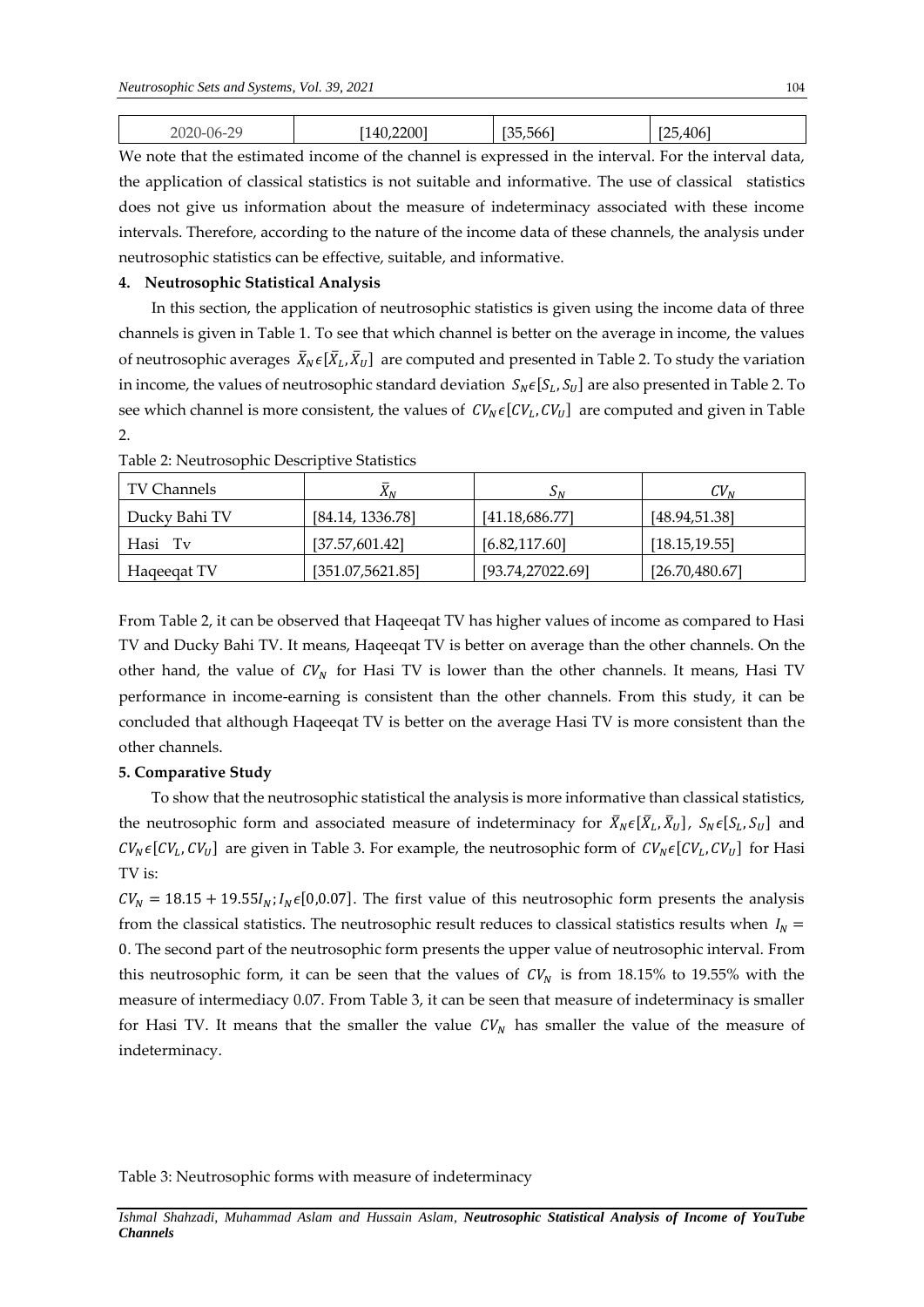| TV       | $\bar{X}_N$                                 | $S_N$                                            | CV <sub>N</sub>                         |
|----------|---------------------------------------------|--------------------------------------------------|-----------------------------------------|
| Channels |                                             |                                                  |                                         |
| Ducky    | $84.14 + 1336.78I_N; I_N \epsilon [0,0.94]$ | $41.18 + 686.77I_N; I_N \in [0,0.94]$            | $48.94 + 51.38I_N; I_N \in [0,0.08]$    |
| Bahi TV  |                                             |                                                  |                                         |
| Hasi TV  | $37.57 + 601.42I_N; I_N \epsilon [0,0.94]$  | $6.82 + 117.60I_N; I_N \epsilon [0, 0.94]$       | $18.15 + 19.55I_N; I_N \in [0, 0.07]$   |
| Haqeeqat | $351.07 + 5621.85I_N; I_N \in [0,0.94]$     | 93.74 + 27022.69 $I_N$ ; $I_N \epsilon [0,0.99]$ | $26.7 + 480.67I_N$ ; $I_N \in [0,0.94]$ |
| TV       |                                             |                                                  |                                         |

#### **6. Concluding Remarks**

The YouTube website was famous among all ages of people due to a verity of purposes. YouTube is also a good platform for earning; therefore, numbers of channels were operating through this website. The income of each channel was directly proportional to the number of views, likes, and subscribers. In this paper, three famous channels including Ducky Bahi TV, Hasi TV, and Haqeeqat TV were chosen and their income was recorded. The analysis of these channels using neutrosophic statistics was given. From the analysis, it was concluded that on the average Haqeeqat TV is better in earning. On the other hand, Hasi TV was more consistent in earning as compared to other channels. From the neutrosophic statistical analysis, it can be concluded that a channel having the smaller value of CV has a smaller value of the measure of indeterminacy. Using the same neutrosophic analysis, various aspects of channels can be studied as future research.

**Acknowledgements:** The authors are deeply thankful to the editor and reviewers for their valuable suggestions to improve the quality of the paper.

#### **References**

- <span id="page-4-0"></span>1. Cheng, X., C. Dale, and J. Liu. *Statistics and social network of youtube videos*. in *2008 16th Interntional Workshop on Quality of Service*. 2008. IEEE.
- <span id="page-4-1"></span>2. Duverger, P. and E.M. Steffes, *Using YouTube Videos as a Primer to Affect Academic Content Retention.* Metropolitan Universities, 2012. **23**(2): p. 51-66.
- <span id="page-4-2"></span>3. Kunjambu, K. and P. Muniandy, *A content analysis in the studies of YouTube in selected journals.* Procedia-Social and Behavioral Sciences, 2013. **103**: p. 10-18.
- <span id="page-4-3"></span>4. Saurabh, S. and S. Gautam, *Modelling and statistical analysis of YouTube's educational videos: A channel Owner's perspective.* Computers & Education, 2019. **128**: p. 145-158.
- <span id="page-4-4"></span>5. Bärtl, M., *YouTube channels, uploads and views: A statistical analysis of the past 10 years.* Convergence, 2018. **24**(1): p. 16-32.
- <span id="page-4-5"></span>6. Dewi, S.K., S.M. Deliana, and H. Haryadi, *Impact of Youtube Kids Impressions on Early Childhood Prosocial Behavior.* Journal of Primary Education, 2019. **8**(3): p. 315-322.
- <span id="page-4-6"></span>7. Firat, D., *YouTube advertising value and its effects on purchase intention.* Journal of Global Business Insights, 2019. **4**(2): p. 141-155.
- <span id="page-4-7"></span>8. Grzegorzewski, P., *Testing statistical hypotheses with vague data.* fuzzy sets and systems, 2000. **112**(3): p. 501- 510.
- <span id="page-4-8"></span>9. Jamkhaneh, E.B. and A.N. Ghara. *Testing statistical hypotheses for compare means with vague data*. in *International Mathematical Forum*. 2010. Citeseer.